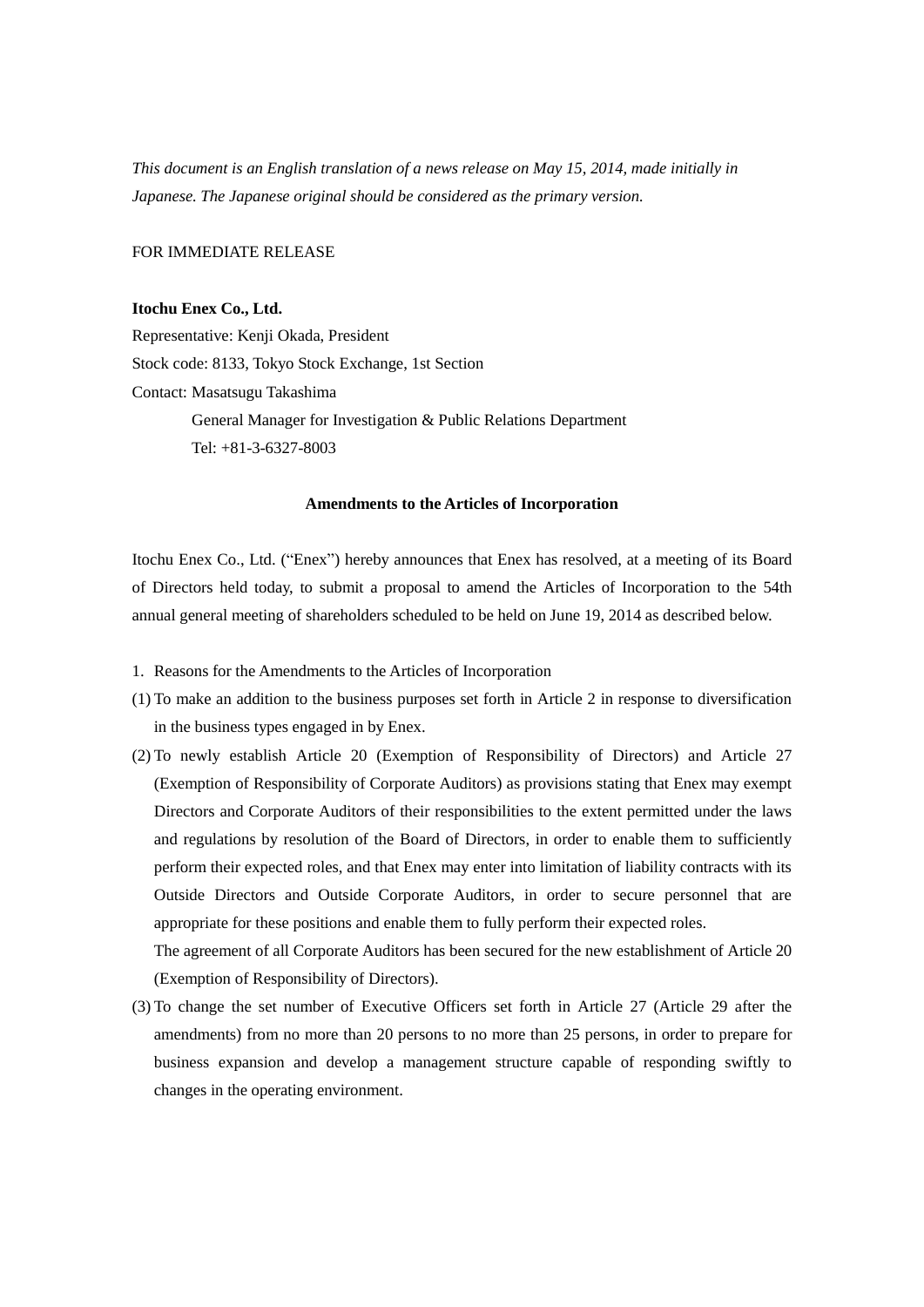## 2. Contents of the Amendments

Contents of the amendments are as listed below.

(Underlined parts represent changes.)

| <b>Current Articles of Incorporation</b>                                                                                                                                                                                                                               | Proposed amendments                                                                                                                                                                                                                                                                                                                                                                                                                                                                                                                                                                                                                                                                                                                                                                         |
|------------------------------------------------------------------------------------------------------------------------------------------------------------------------------------------------------------------------------------------------------------------------|---------------------------------------------------------------------------------------------------------------------------------------------------------------------------------------------------------------------------------------------------------------------------------------------------------------------------------------------------------------------------------------------------------------------------------------------------------------------------------------------------------------------------------------------------------------------------------------------------------------------------------------------------------------------------------------------------------------------------------------------------------------------------------------------|
| Article 2. (Purpose)                                                                                                                                                                                                                                                   | Article 2. (Purpose)                                                                                                                                                                                                                                                                                                                                                                                                                                                                                                                                                                                                                                                                                                                                                                        |
| The purpose of the Company shall be to engage                                                                                                                                                                                                                          | The purpose of the Company shall be to engage                                                                                                                                                                                                                                                                                                                                                                                                                                                                                                                                                                                                                                                                                                                                               |
| in the following business:                                                                                                                                                                                                                                             | in the following business:                                                                                                                                                                                                                                                                                                                                                                                                                                                                                                                                                                                                                                                                                                                                                                  |
| 1. to 23. (Provisions omitted)                                                                                                                                                                                                                                         | 1. to 23. (Unchanged)                                                                                                                                                                                                                                                                                                                                                                                                                                                                                                                                                                                                                                                                                                                                                                       |
| 24. Sale of electric power under the Electricity<br>Business Act, supply of electricity to<br>automobiles and others, and sale, agency and<br>leasing businesses of charging facilities                                                                                | 24. Sale and production of electric power under<br>the Electricity Business Act, supply of electricity<br>to automobiles and others, and sale, agency and<br>leasing businesses of charging facilities                                                                                                                                                                                                                                                                                                                                                                                                                                                                                                                                                                                      |
| 25. to 38. (Provisions omitted)                                                                                                                                                                                                                                        | 25. to 38. (Unchanged)                                                                                                                                                                                                                                                                                                                                                                                                                                                                                                                                                                                                                                                                                                                                                                      |
| (New)                                                                                                                                                                                                                                                                  | Article 20. (Exemption of Responsibility of<br>Directors)<br>As long as there are good faith and no gross<br>negligence regarding the responsibilities<br>indicated under Article 423, Paragraph 1 of the<br>Companies Act, the Company may exempt<br>Directors (including past Directors) of their<br>responsibilities to the extent permitted under the<br>laws and regulations by resolution of the Board<br>of Directors.<br>ii) As long as there are good faith and no gross<br>negligence regarding the responsibilities for the<br>Outside Directors as indicated under Article 423,<br>Paragraph 1 of the Companies Act, the Company<br>may enter into contract with the Outside<br>Directors that limits responsibility to the extent<br>permitted under the laws and regulations. |
| Article 20. (Regulations of the Board of<br>Directors)<br>In addition to the preceding three $(3)$ Articles,<br>matters relating to the Board of Directors shall<br>be governed by the Regulations of the Board of<br>Directors established by the Board of Directors. | Article 21. (Regulations of the Board of<br>Directors)<br>In addition to the preceding <u>four <math>(4)</math></u> Articles,<br>matters relating to the Board of Directors shall<br>be governed by the Regulations of the Board of<br>Directors established by the Board of Directors.                                                                                                                                                                                                                                                                                                                                                                                                                                                                                                     |
| Article 21. to Article 25. (Provisions omitted)                                                                                                                                                                                                                        | Article 22. to Article 26. (Unchanged)                                                                                                                                                                                                                                                                                                                                                                                                                                                                                                                                                                                                                                                                                                                                                      |